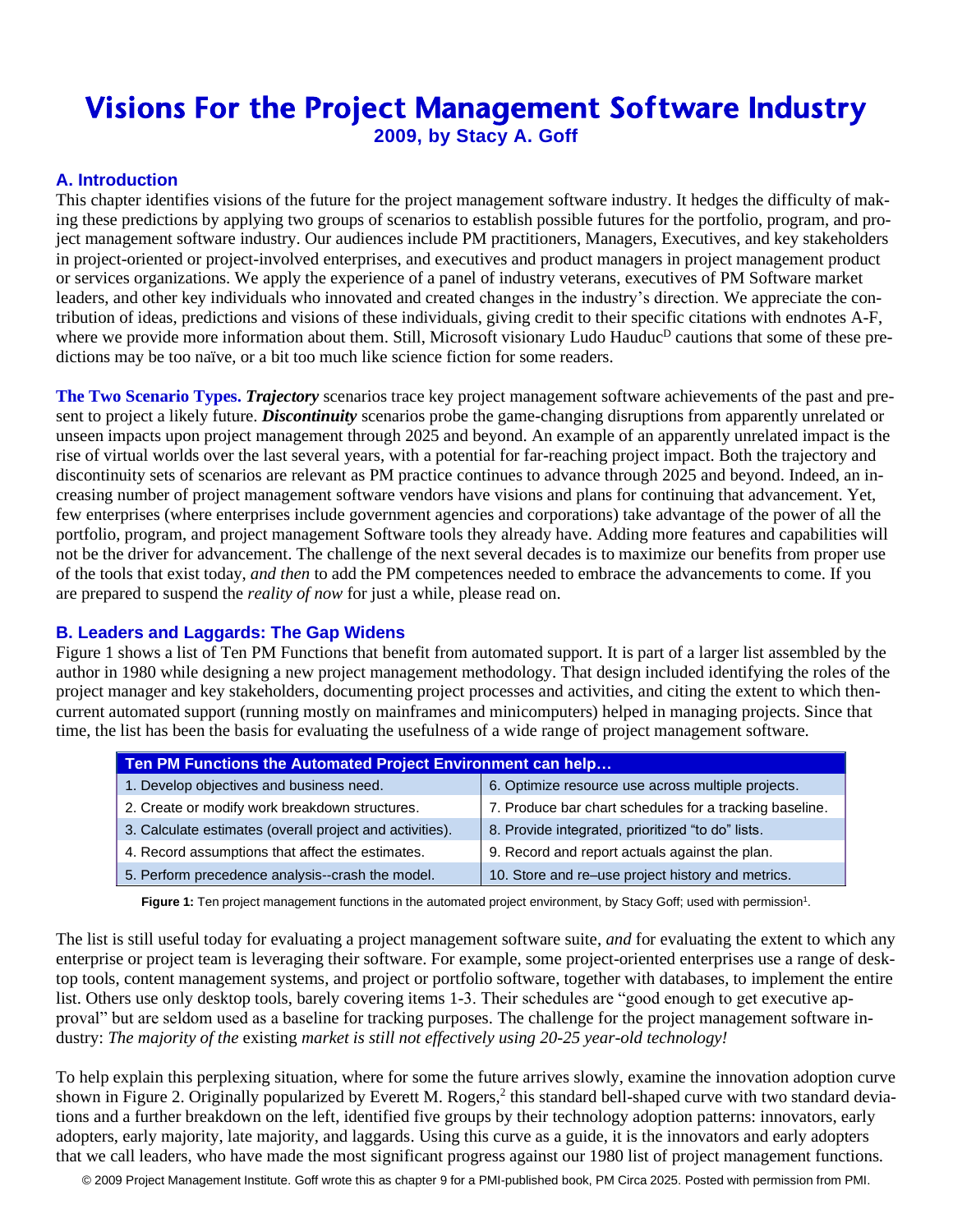Today's project management software vendors cannot be complacent with their current market share and influence. They must either increase their audience or improve the market penetration of their tools, or both, to realize their maximum potential. Which will they do? The answer is one of several purposes of this chapter.

#### **C: The Trajectory Scenarios: Past, Present, and Future**

The Trajectory scenarios trace a small but relevant handful of key

project management software achievements of the past and present, and then project a likely future from those achievements. Featured scenarios for the past, present and future in this section include project scheduling tools, the microcomputer revolution, automated project guides, virtual teams and social networks, portfolio management, emergence of realtime timesheets, capture, sharing and re-use of project knowledge, leveraging of information into project intelligence, and the absorption of project management software into enterprise systems. One challenge of making predictions based on trends is the surprises that occur, but that is the purpose of the discontinuity scenarios that follow.

#### **Trajectory 1, Learning From The Past: 1960s and Project Scheduling Tools**

In 1968, a young Fortran programmer integrated a new Calcomp 30" continuous-roll plotter with a 32KB IBM 360 Model 30 computer. After adapting road design software to work with the new operating system and plotter, he wrote a project schedule precedence diagram-plotting program. At first, his motivations did not involve project management, but rather intrigue with the challenge of producing an up-to-1000-activity precedence diagram with a minimum number of lines crossing. On a 32KB mainframe computer. The program input punched cards, and used Julian dates and 7/5 algorithms to approximate work weeks. When donated to the Calcomp User-Group Library, this program challenged the survival of two companies' similar commercial programs. Their programs required the user to manually locate the activities on a grid, and his program calculated and deduced the optimum location. Thus, from the earliest days of commercial project management software, innovation leapfrogged and challenged the then-leaders of the project management software industry.<sup>3</sup>

#### **1a. 1980s: The Rise of Microcomputer-based Project Management Tools**

Microcomputers began to arrive in the enterprise by the late 1970s but did not produce notable benefits at first. When the Apple Lisa computer came out in 1983, it included an innovative project management software package. For those who did not have access to mainframes or minicomputers with powerful workstations and high-end project management software, it was the first time they could "crash the model" (perform precedence analysis and see the cost and schedule impacts) *in real time*. This was an era of massive platform change, as mainframe and mini-computer applications jumped from their platforms to this emerging new microcomputer device. In a portent of things to come, visionary Joel Koppelman<sup>E</sup> saw the opportunities of the personal computer (PC), and co-founded a new company, Primavera, to develop for that platform. He emphasized combining processing power with ease of use. Existing industry-standard tools (at least in oil, aerospace and construction) such as Artemis also migrated to the new PC. New applications caught on, including Super-Project, Timeline, Harvard Project Manager, and many others at the midrange. At the low end, there emerged MacProject and others. The market was booming and broadening at the same time. This broadening aspect, with project management software reaching many more people, was a key outcome of the microcomputer revolution, benefiting from the ubiquity of the personal computer. You could manage your project on your desktop—or on the road. Such a concept!

#### **1b. Intelligent Project Guides**

Two project management methodologies, SDM/70 and Arthur Anderson's Method One, emerged in the late 1970s and early 1980s to significantly influence project management practices. Both were for information technology (IT) projects, in part because of that application area's need for improvement, and in part because that need was recognized with available funding. This is proof that the market often leads the tools. Each methodology had strengths and weaknesses. Their strengths included strong support for better PM practices. Their weaknesses included adding unneeded overhead to projects, and their lack of scalability to projects of different sizes (e.g.: smaller) than their design targets. They spawned a series of more scalable alternatives, and smart PM consultancies booked engagements to downsize the monolithic efforts to something more usable for smaller projects<sup>4</sup>. The net result of these efforts, when well-adapted, was more consistent PM processes, and higher levels of project success. Concurrently, the enterprise was moving from "big bang" multi-year projects to iterations that delivered business results within six months or less (where feasible). That scaling down was also key to extending the reach of project management software to people who were *part-time project managers*. The ultimate scaling: one consultancy<sup>5</sup> published, marketed and trained tens of thousands of practitioners in small project management, with the Small Project Guide<sup>TM</sup> as a *universal project method* for any project from 8-360 hours of effort.



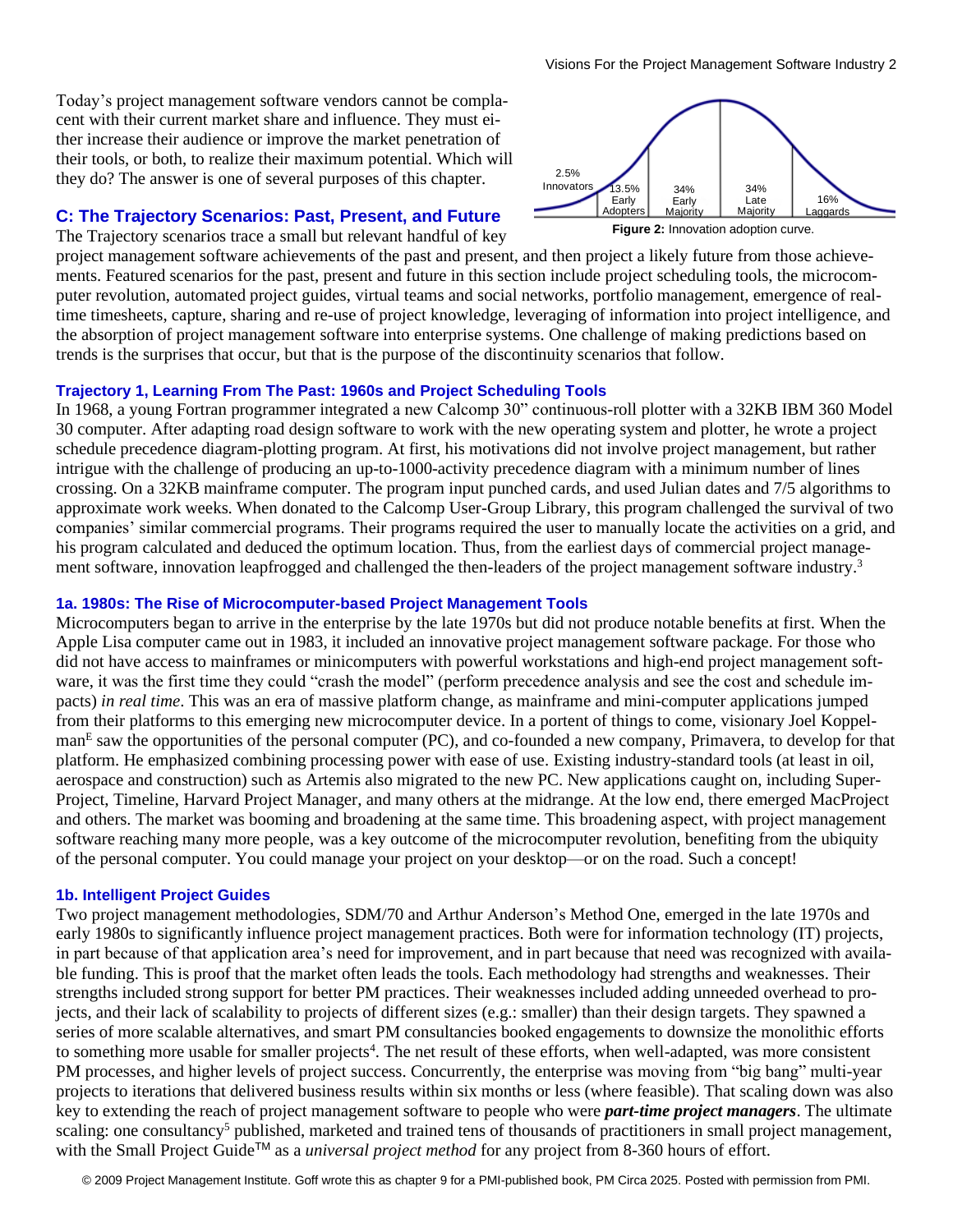In 1987-1988, Ed Dante<sup>C</sup> developed Project Bridge,<sup>6</sup> a powerful "front-end" planning tool that supported ABT's Project Workbench and other popular scheduling software. Project Bridge was a key achievement in moving PM software beyond scheduling and tracking functions to supporting the development of reusable project plans. It used key project attributes to select an appropriate project path (method within the methodology), establish traceable estimates, help manage risk, and then scale a reusable project schedule template to serve as an 80% complete cost and schedule portion of a plan. The templates were pre-loaded with activity estimates and contained all key needed project roles, so all the Project Manager needed to do was to fill the roles and fine-tune the plan for the distinctive aspects of the project. The tool offered a way to model and measure the impact of insufficient support, and perform multiple viable project plan and schedule scenarios. While this method focused on IT, it could work across the enterprise with the addition of customized project kits. Now, competent project managers had a credible tool to show executive managers the cause-and-effect relationship between adequate project support and success. Ed sold his product to ABT, marketer of Project Workbench, and the combination of Bridge and Workbench made a good PM scheduling tool into a much more powerful project management tool, "*the combination of which was lethal*, <sup>*C*</sup> that dominated the midrange project management software market for years.

#### **Trajectory 2.** *The Present:* **Assessing Where We Are**

After 40 years, we in the project management software industry have made little progress—neither in increasing the size of the market nor in increasing the penetration of our Ten PM functions into enterprises. In fact, while it is clear that the innovators and early adopters have advanced significantly, the late majority and laggards have barely moved. We reflect this in a revised version of the innovation adoption curve, shown in Figure 3, overlaid by each group's estimated imple-

mentation of the Ten PM Functions. To explain the scale, innovators, at left, now apply all Ten Functions. Laggards, at the right, only apply three of them. This is unfortunately the case, despite huge investments in tools, methods or processes, and training. In addition, where in 1980 there was perhaps a 10-year gap in adoption rates between leaders and laggards, today that gap is approaching 25 years! Thus a prediction: unless something changes, the average enterprise in 2025, even with innovation, market pressures and significant effort, will still be struggling to adopt today's leading technologies!



**Figure 3:** Innovation adoption curve and Ten PM Functions

What is holding back the successful adoption of needed functions? Here is one perspective: Many companies begin to improve their PM processes by finding and buying promising new technology. PM consultants frequently get a call for help *after* the decision to purchase and implement the new technology. By then, it is too late to maximize the investment's benefit. Technology can help, but only if it is the last step in a sequence that prepares the organization for beneficial change. Based on the work of the author, 7 successful PM methods improvement always considers the *right factors*, executed in the *right sequence:* 1. Enabling Policies; 2. Responsibilities; 3. Processes; and 4. Technology.

Thus the first step is *not* to explore the technology, but to identify the enabling policies, that set the stage for beneficial change. Here is an example of a policy: *All projects of a certain size and greater shall have a viable project plan, with a schedule that is staffed, has precedent relationships for each activity, and that the team will use as a baseline for tracking.* Next, identify the stakeholders, their roles, and responsibilities. The third step: identify the processes, supported by detailed procedures, where needed. Finally, and only last, specify the requirements and identify the technology needed to enable, support, and accelerate the improvements. Any gap in this proven sequence dooms the improvement effort if not to failure, at least failure to fulfill its potential.

#### **Identifying Problems, and Seizing Opportunity**

Besides the problem of inappropriate implementation sequence, today's enterprises and today's project management software vendors are well aware of the problems they are trying to solve. The most common project, program, and portfolio management problems encountered today are listed in Figure 4 (your list may vary, and it depends on the industry).

#### **Common Project Problems**

- 1. Inconsistent prioritization of project efforts.
- 2. Changes in priority, that affect project momentum.
- 3. Conflicts between "real work" and project work for project participants.
- 4. Too many projects run in too short a time with too few team members.
- 5. Incomplete project plans and poor tracking against them.
- 6. Lack of clear, agreed-upon project success criteria.
- 7. Failure to capture project intelligence in lessons learned, issues, risks and assumptions.
- 8. Competition, not cooperation, in organizations that are driven by operational accomplishment rewards.
- 9. A pm knowledge re-invent, rather than reuse mentality, and no rewards for changing this pattern.
- 10. Failure to develop project stakeholder competences, especially in sponsors & resource managers.

**Figure 4:** Common project problems; used with permission of Stacy Goff.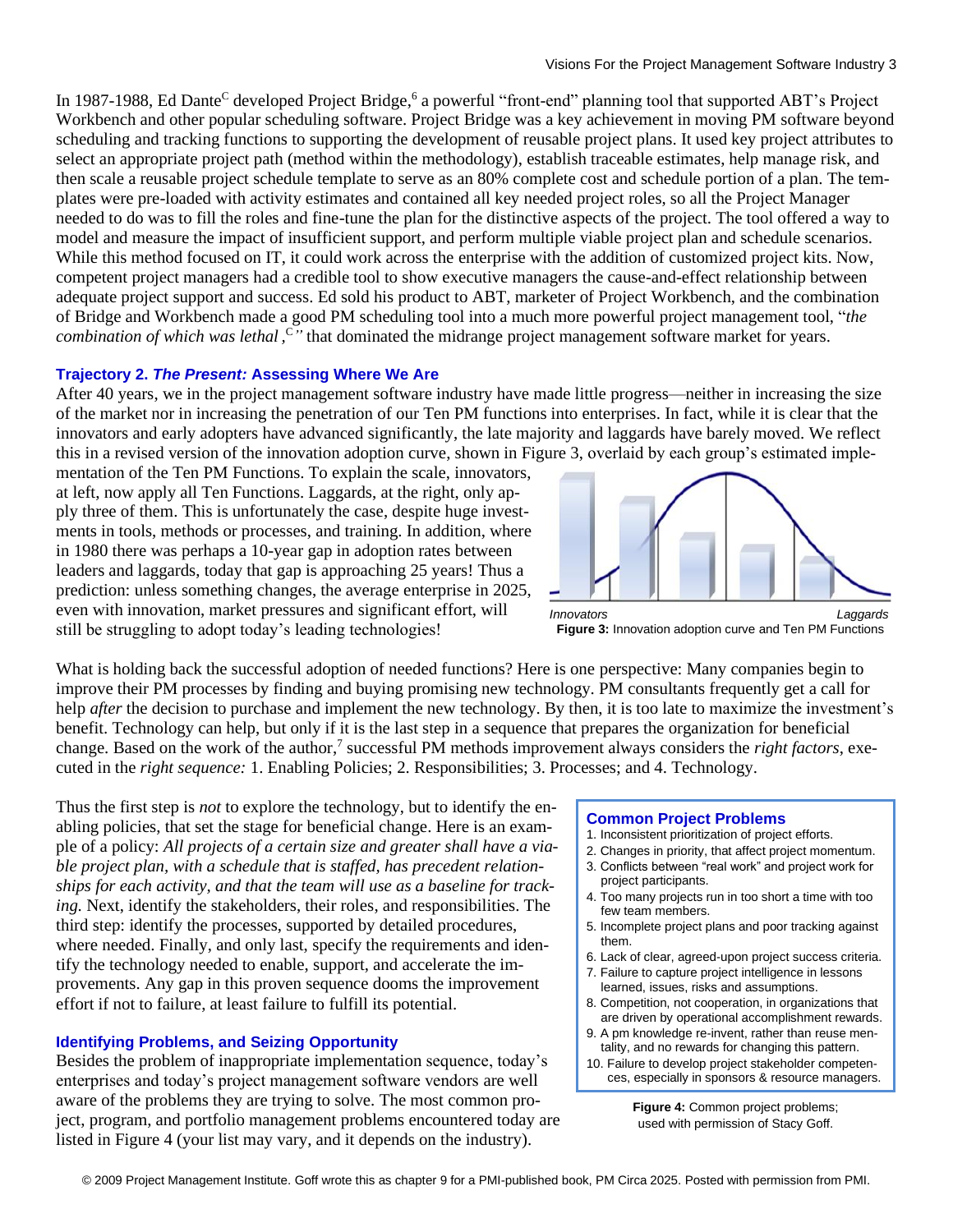Innovators who manage project-oriented enterprises have overcome these problems, and apply project management software to extend their competitive edge over the rest. On the other hand, Ron Brown<sup>B</sup> points out that most of these problems are all symptoms of a greater set of problems. For example, many enterprises are trying to manage projects using an operations mentality, a sure sign of a company that has not made the leap to managing a project-oriented enterprise.



5% of Today's Recognized Market

#### **Today's Project Management Software Status Summary**

Even with our progress of the last 40 years, the project management software industry of today has barely penetrated its recognized market. That recognized market is still less than 5% of the world's population. This is the case even with the "mainstreaming" of project management in the 1980s mentioned earlier, as increasing numbers of knowledge workers became part-time project managers or team members. This is despite an increasing chorus of voices joining in since 1986, saying that the majority of society's work is project-oriented, and the majority of that work is not treated as projects, just more work to be done by the end of the month. Of course, this work is lower priority than the (perceived as) more-important process or support work efforts. The untapped market potential is huge. *Half the world's population* or more should be the project management software market. But perhaps we are getting ahead of ourselves.

#### **Trajectory 3.** *The Future:* **Scenarios Bloom Through 2025**

In addition to other changes, it will be the continuation of trends that solve the challenges that users of project management software face today. This section explores advancements that can be expected based on the trajectory extending from the present through 2025 and beyond. In fact, based on our insights, interviews and references, we actually projected out to 2050, then worked backwards to 2025, so we could verify the slope and path of the trajectory curve. Perhaps we will share some of those additional visions in a future edition of this chapter. Regardless of the target dates, these advances that we list in this section will both increase the market's size, and increase the industry's penetration of it. Undoubtedly many other interesting innovations will also occur; these are merely samples.

#### **3a. Project Portfolio Management**

Project portfolio management (PfM) has been around for years, and it will continue to increase its functions and audience for the foreseeable future. According to PMI's *The Standard for Portfolio Management*, PfM is *the centralized management of one or more [project] portfolios, and involves identifying, prioritizing, authorizing, managing, and controlling projects, programs, and other related work, to achieve specific strategic business objectives*. *<sup>9</sup>* Separating the PfM business functions from the technology is difficult but important. It is difficult because few organizations have identified a job classification and clear responsibilities for a portfolio manager. Instead, in many companies, portfolio management is administered by a part-time committee of managers and/or executives, with support from staff. It is important because of the need to implement technology *last*, only after planning enabling policies, responsibilities, and processes. The key to PfM is that although every organization does it, only a few do it well.

As Ron Brown<sup>B</sup> points out, PfM is not a project function, but an enterprise function. So the first step in maximizing a portfolio is to decide how each project relates to enterprise strategies, operations, and a multi-year funding process. On the technology side, tools for project-related PfM (financial portfolio management has existed for years) first emerged in the 1980s, with a focus on aggregating cross-project plans for their common resource use. Many of the high-end project management software tools supported that aggregation, either with additional modules, or within the tools themselves. Soon PfM vendors began adding prioritization, risk management, dashboard indicators, and portfolio tracking functions. Today there are many PfM vendors, most of them having only marginal penetration in their market. However, given continued investment, plus feedback from the innovators and early adopters, some of the vendors will see a massive increase both in their market breadth and in their penetration midway between this writing and 2025. But what are the features that will cause these increases? Looking at a few examples can help answer that question. In researching this chapter, we interviewed, in our convened panel of experts, a handful of key executives from leading PfM vendors, including some with whom you are familiar, and some you should be.

Our representatives of leading vendors includes those involved with Microsoft's Enterprise Project Management Solution, Primavera's P6, Spider Project software from Russia, and Delta Group's Proconsul. Each product has their strengths, and many of the features *they currently offer* will be the in-demand functions of the 2025 project-oriented enterprise.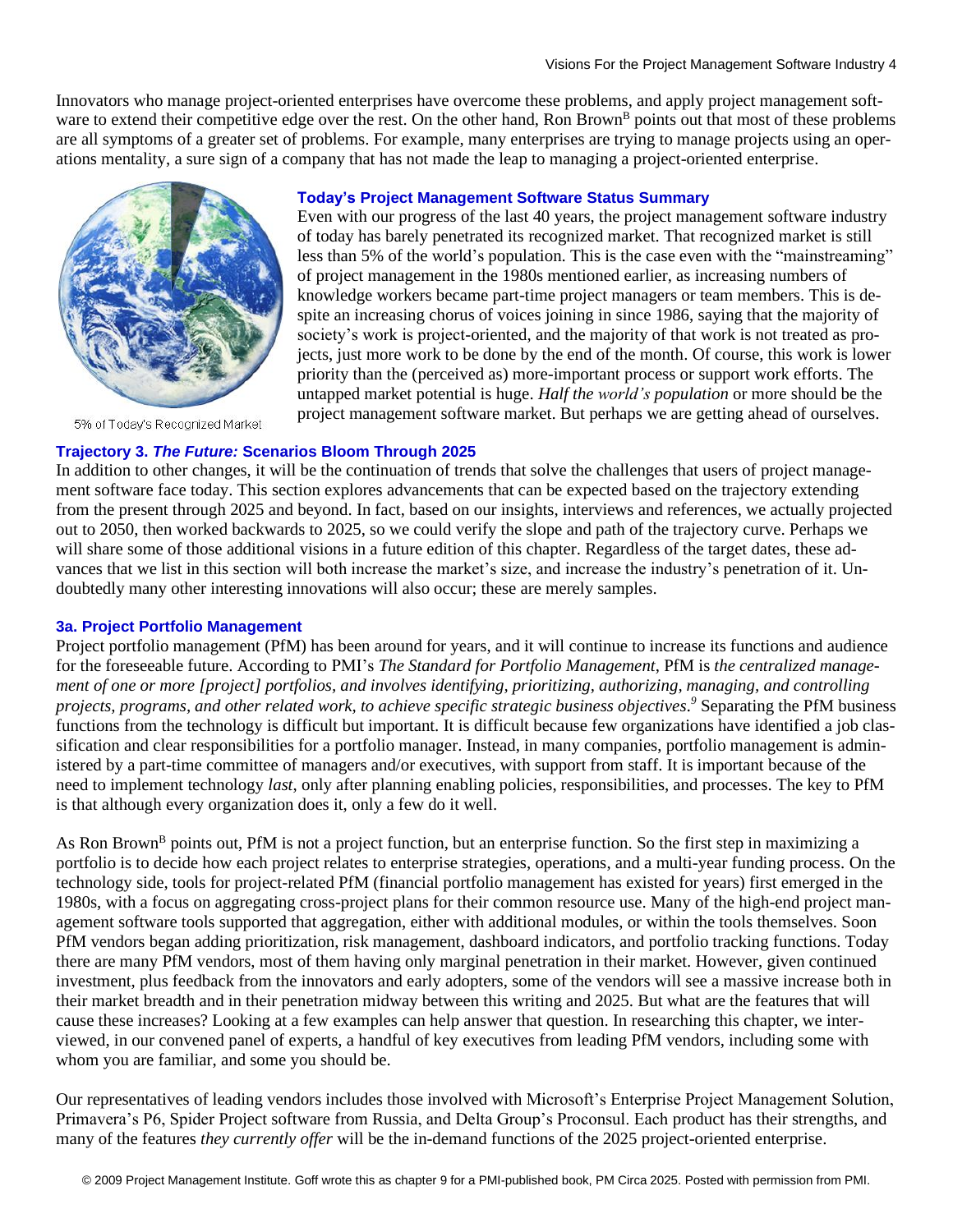For example:

- A more-complete enterprise portfolio that integrates the management of projects with operations, capital, and business functions—with the knowledgebase and information from all areas—for improved executive decision-making;
- Cash flow and human resources management occur across the enterprise, including the prioritization, modeling and provisioning of project, process, and on-demand support staff (often the bottleneck in today's enterprise);
- Multi-year workplace talent projections, and the budgeting to support them, including capital investments needed;
- Modeling and simulation to show the beta: The risk threat and opportunity reward blend, to evaluate trade-offs between combinations of proposed efforts—and their benefits;
- Calculation of net present value of planned initiatives, plus follow-up to assure that benefit realization occurs;
- Inclusion and key consideration of otherwise-separate project management activities and tools needed for the portfolio, including parametric estimating, and combined project *and* business risk management; and
- Knowledge, process, and template reuse and metrics capture, for improved estimating, bidding, risk management, and project performance.

This partial list of PfM features shows a vivid future for project management. For some, it is also the present. In a déjà vu way, Ed Dante, mentioned in the section C1 Past Trajectories with his innovative Project Bridge, reappears here with his newest effort, Proconsul. And outside the United States, Spider is seeing increasing uptake from construction to petroleum, and other serious project-oriented industries. Microsoft's suite solution does a stellar job of targeting the roles and information demands of unique stakeholders. And the progeny of the original PC-based Primavera solution is still a preferred leader for many enterprises, significant in that none of their first-decade competitors remain today.

#### **3b. Collaboration: Virtual Teams and Social Networks**

A range of innovations (some of which have been on the scene for some time) promise to improve the adoption rate and increase the size of the project management software market—if one is flexible in identifying what that market is. One such innovation is the combination of virtual teams (project teams that are not co-located) with social networks. Leaders are bringing together the tools that support this collaboration and communication, reaping great results for those who apply them. Starting with voice over Internet protocol (VOIP)-based Skype conference calls and web-conferencing, and supported by wikis or SharePoint sites for content management, some of the tools are known for their flexibility and power, others for their accessibility and ease of use. Increasingly, teams combine those tools with free or fee-based collaboration networks<sup>8</sup> that help virtual teams to work together, research together, network together, relax together (where that is within the boundaries of the culture), and achieve together. This movement is viral rather than planned, and that in itself is a boost: This is not just another change that is mandated from above. The net result is a *massive increase* in the size of the market audience that uses PM software. And, imagine what this can do for market penetration in the Ten PM Functions!

#### **3c. Mastery of Real-time Time Tracking**

Time tracking has long been a frustrating factor for project teams; too many team members view time sheets as one of their greatest scourges. This is exacerbated for any person who works on multiple projects, and who has ongoing work responsibilities, plus frequent interruptions for customer support or other causes. And then *some* managers wonder why the project cost numbers are so unreliable! To repeat our policies, responsibilities, processes, and technology sequence; *enabling policies* are essential to save time wasted in tracking ineffective assignments. For example, in large<sup>10</sup> projects, the core team members shall be full-time-assigned and their other responsibilities covered by others. In medium projects, core team members shall be at least half-time assigned (with that time of day or week established in advance); and their interruptions from ongoing responsibilities shall be handled by others.

Here is the breakthrough: The next release of your calendaring system does more than accept and notify you about project assignments, due dates, ongoing work responsibilities and other scheduled events. *Under your control* (an *essential* privacy requirement), it also records all your activities against those and all other events during your day. Your workstation, unified phone system, calendar, and car collaborate to link with your PCD (personal communication device, a cell phonesized supercomputer) to collect and maintain your activity information. They also track your interruptions, recording them with their charge number and the context of the interruption, so later you can reduce the unnecessary ones. At the end of your day, summary information "pops up" for your review, complete with all needed charge numbers. After your approval, all information brokers, including those interested in your project costs, effort, status, and earned value, activity completions, and payroll, receive postings in the right locations, with the right codes. Working late? Your PCD also records that information. On holiday? Your PCD reports in, and logs your time, at your option.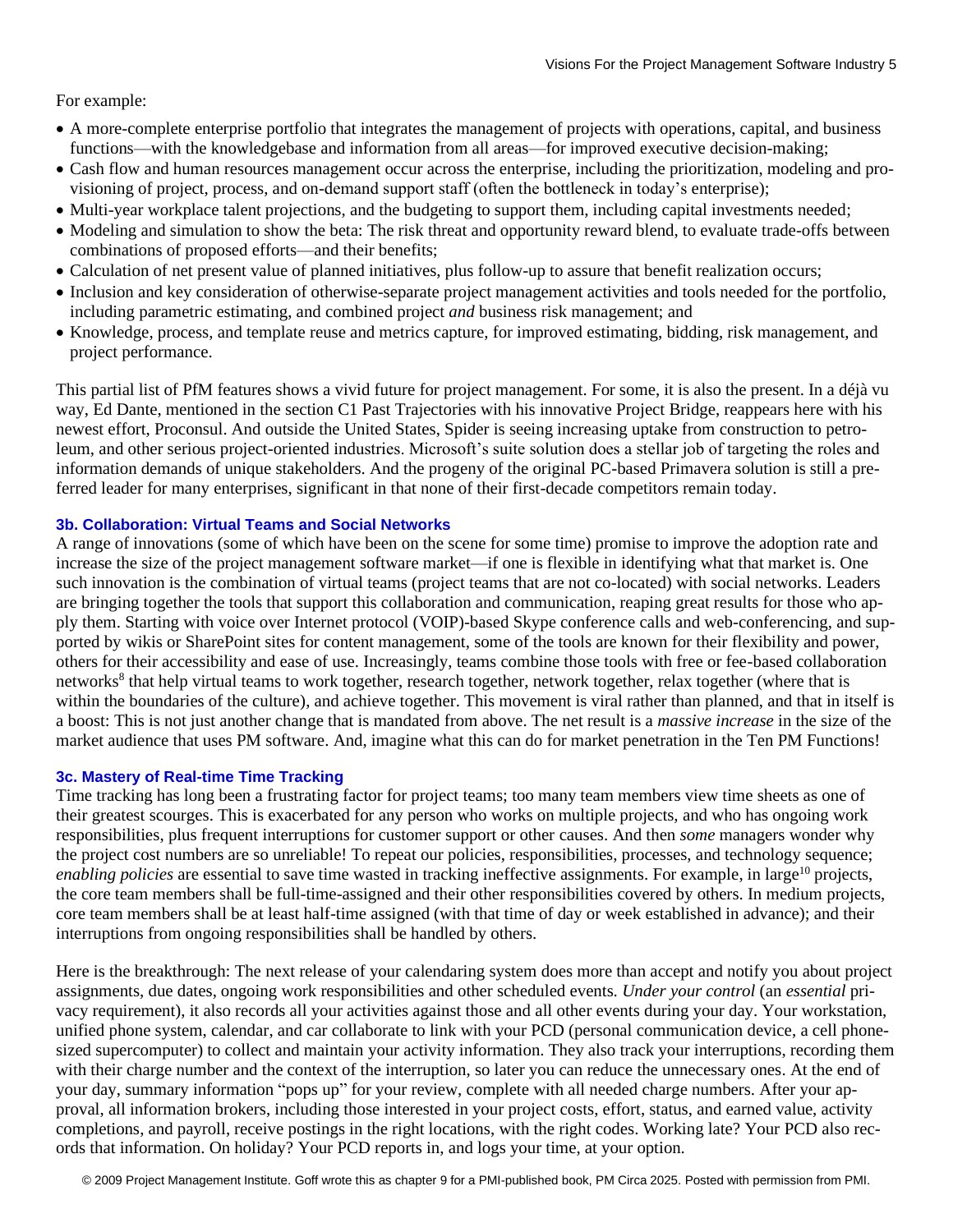The outcome? Significant advances result from this real-time tracking: it drives the need to develop honest schedules that the team actually tracks against, abandoning the too-frequent trick (in some enterprises) of developing a schedule that is only good enough to get an executive approval—but is seldom followed. From this advancement, the penetration of project management software increases significantly. Earned value management becomes much more useful, as the window of currency moves from one month after your action to one day; plus, the information is now much more accurate and reliable. Managers make much smarter prioritization decisions much faster, and project success rates soar. Of course, all this is mostly for the back half of our innovation curve: The innovators and early adopters solved this problem years ago.

#### **3d. Capture and Reuse of Project Knowledge**

In the 1970s, most companies realized that literally thousands of homegrown payroll or general ledger systems had been developed, and started *buying* their commodity software, rather than writing the code for yet another costly system. That same realization continued in the 1980s for the advanced project players cited in the *Past trajectories* section: You only really need to develop the same project schedule, and to a great extent, the same project plan, once. All successive similar projects should merely reuse the materials as templates. After all, most of your organization units repeat the same six-tonine projects over and over, 80% of the time; the only difference is their scale, plus several key and distinctive attributes. That reuse potential also applies to the product documentation: requirements, test plans, even training templates all contain reusable project knowledge. As content management systems increase in both power and ease of use (both increases are essential), the information reuse goes beyond the clever few to the mainstream many.

There exist challenges to reuse: first is a lack of incentive to reuse project knowledge. The incentives set up by some enterprises (note the needed enabling policies) include rewarding not only those who reuse materials, but also those who *produce* reused materials. This incents those who produce the materials to internally market them to others. Other challenges include the selfish departments that discourage sharing outside their group, because others may instead receive the scarce performance bonuses from the enterprise pool. Add the idea of tagging the content with the right searchable attributes so template-shoppers can easily screen for the most relevant works by project size, disciplines, and strategy or approach. The last idea is the greatest one: Even with tagging and attributing there may still be over a dozen template candidates; which one is best? Ludo Hauduc<sup>D</sup> asserts that a user ratings method, as is used at Amazon, Newegg or eBay, will nicely fill that knowledge gap.

Innovators and early adopters are already doing much of this: They prosper with this approach. But as the early and late majorities also adopt the approach, an open market emerges for the exchange of these *project catalysts*, first within professional societies, then in industry groups, and then worldwide. A role of *project knowledge broker* emerges, as enterprising salespersons bring together the knowledge buyer and seller—and profit from it. Schools and government agencies are the first to plunge into this new *information-is-knowledge-is-profit* economy, because they are less-often competitors. Some enterprises initially block the sharing of knowledge that could add to their competitive advantage, but after just a few years, most see that the benefits of mutually-shared knowledge far outweigh the risks. As this market matures, it results in another massive increase in market size and in penetration of the PM software market.

#### **3e. Dashboards and Project Intelligence**

Project dashboards have been around since the 1980s, but aside from the leaders, too many enterprises were basing them on poor tracking against even poorer project plans. Even worse, many focused on easy-to-measure trailing indicators (time and cost), rather than more actionable leading ones. The resolution of that long-standing time-tracking problem mentioned earlier opened the door for much smarter project information management. Project information that is rearview mirror shows where we were last week—or last month. You would never drive a car based on reports that you drove off the road last Thursday. But for too many projects, that has to suffice. A car's dashboard is in front of you so you can glance at your indicators without taking your attention from the road ahead. This helps explain the need for leading indicators, rather than just trailing ones. As shown by the author in an article, *Project Levers and Gauges*<sup>11</sup> , cost and time are trailing indicators. By the time you see them "go red," it is too late to fix them. Scope and *the right Talent* are leading indicators. Action taken on leading indicators shows up (much later) on the trailing ones. But what do most PM software tools track? Mostly trailing data on time and cost. This insight opens the door to project intelligence to those who act on it.

If data is important, and information is *very important*, how do you use them intelligently? Effective managers make decisions based primarily on information. Data is useful in identifying the amplitude of the impact, but one cannot make a decision based just on data.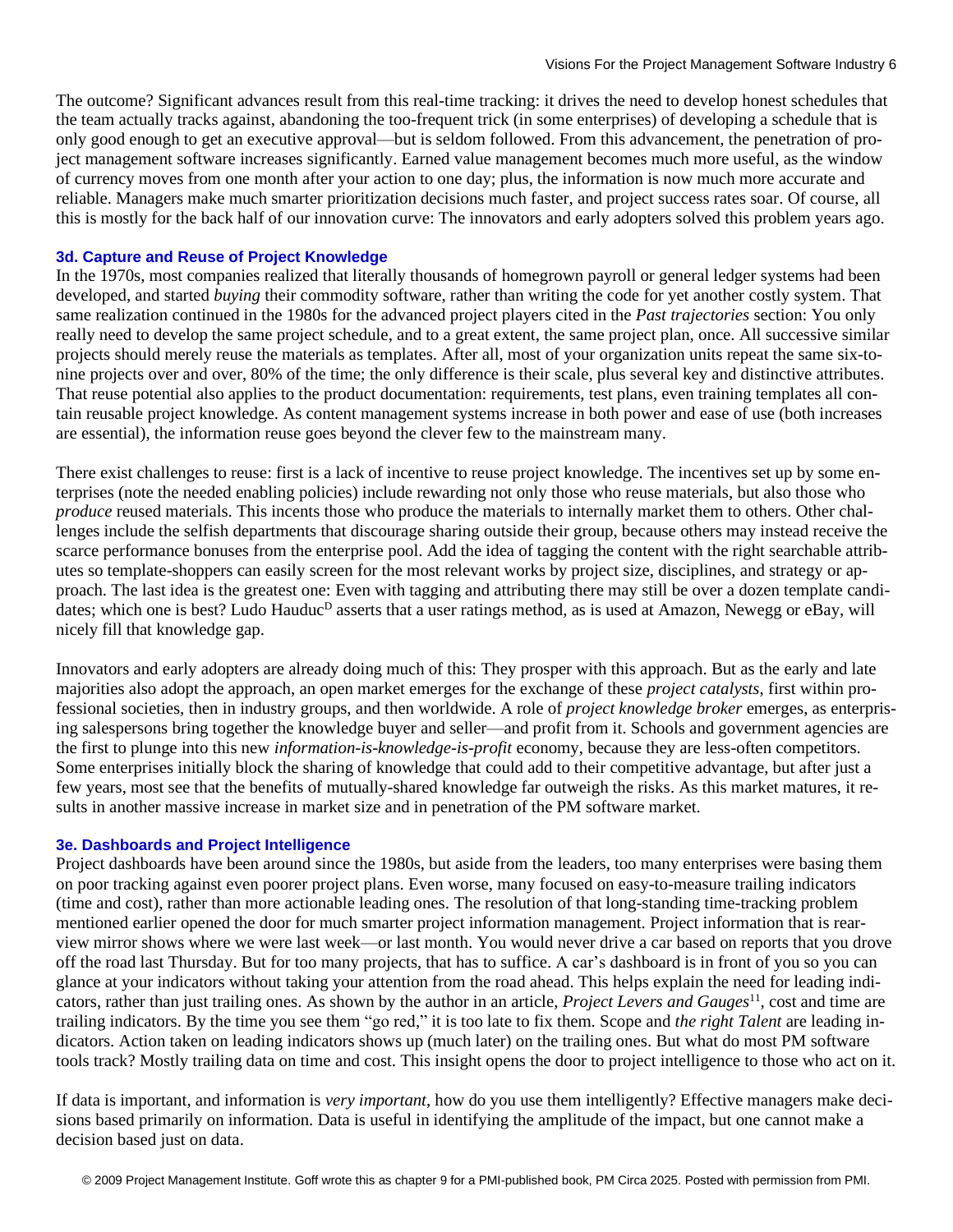As presented at the IPMA 2005 World Congress,<sup>12</sup> the best source of actionable project information is constantly in front of us: Assumptions, risks, issues, failures (and successes), and lessons learned are *all the same information, at different points in time*. And they are recurring from phase to phase in any one project, and from project to project. Do you capture and apply Lessons at the end of each phase? If not, these are more-often lessons recorded than lessons learned. In addition to improving actionable project information, our other scenarios also contribute: they improve real-time tracking and Enterprise-wide portfolios of projects, programs, *and* operations. Enterprise dashboards are now relevant, accurate, timely, and essential. Intelligent project practices proliferate, project communications improve, decision-makers are smarter, and adopting enterprises thrive. The project management software market increases its audience and penetration once again.

#### **3f. Project Management Absorbed into Enterprise Systems**

These trajectory scenarios seems to be soaring; how could it get any better than this? Depending upon your point of view, this may be as good as it gets. As inspired by Vladimir Liberzon,<sup>F</sup> most of today's project management software functions will be absorbed into one of the enterprise software management domains. The fight is between the TLAs, the Three Letter Acronyms: ERP, CRM, SCM, and PLM. Here is the rationale: this is all enterprise data. And, as we move towards virtual enterprises, with a CEO, a procurement/contracts staff, and a program management office—with everything else a project contract—the requirements change. The challenges of flowing project data and information, first in one direction, then the next, and keeping it all current while reducing duplication and accelerating access to it, just breaks too many processes. The latest challenge begins when project-oriented enterprises focus on their program/project systems, and flow all data from there to payroll, to payables, general ledger, and others. The only back-postings are for depreciation, additional overheads that are not customer-billable, and vacation accrual. Between new transparency and regulatory requirements, and increasing back-and-forth flow of data between systems, by the early 2010s we will see a monster data management problem. Just as industries run in cycles, the cycle of centralized management systems will come back into vogue.

Enterprise resource planning (ERP) has the longest ties to project management software, having served it well for years as a separate Enterprise service. In addition, with its absorption of all the human resources functions, it already has all the information about people, their competences, and qualifications. Customer relationship management (CRM) points out that ERP just covers overhead functions, while CRM is all about the customer, *whom projects serve*. Supply chain management (SCM) opines that without the supply chain, no one is going to get anything done, and besides, once every enterprise is a virtual corporation, SCM is the last service remaining. Then the Engineers in Product Lifecycle Management (PLM) point out that adding the other enterprise project competences to their portfolio would be the easiest integration of all. PLM eventually wins with the argument that the project life cycle was really just a small part of the inspiration-toretirement product life cycle they manage. However, shed no tears for the PM software industry: Entrepreneurial as they are, the vendors—and their project and program manager customers—soon become the spokespersons and visionaries for the engineers and product managers with whom they are partnered. With this move (which takes some time), the market size and penetration of the PM Software industry increases again.

#### **Impact of the Trajectory Scenarios**

This sampling of trajectories—and many others like them—grow the project management software market, and increase vendor penetration of it. For the PM software vendors of 2025, there is a combination of the same patterns of the past: We see some new players that establish innovations, some larger, well-known players that continue to serve, and too many familiar players that cannot survive. Nevertheless, PM software of 2025 (based just on trends), while seeing noteworthy progress, still has far to go to fulfill its potential (see figure at right). Of course, there are many other candidate scenarios that will have impact, beyond our slim sample. For example, we have not even discussed the existing simulation software that will soon simulate your entire project execution, proving or disproving your assumptions, risks, plans, and strategies.



40% of Potential Market by 2025

Still, it will take more than useful trends, tools and technology for project, program, and portfolio managers, teams, and executives, to realize the promise of competent and performing project management. Fortunately, one does not predict the future only based on past trends. For example, many of us figured in January 2000 that we might be able retire comfortably by 2002, given the trends at that time in retirement accounts in global stock markets. We must also explore the **discontinuity** scenarios to understand more about the possible state of the project management software industry in 2025.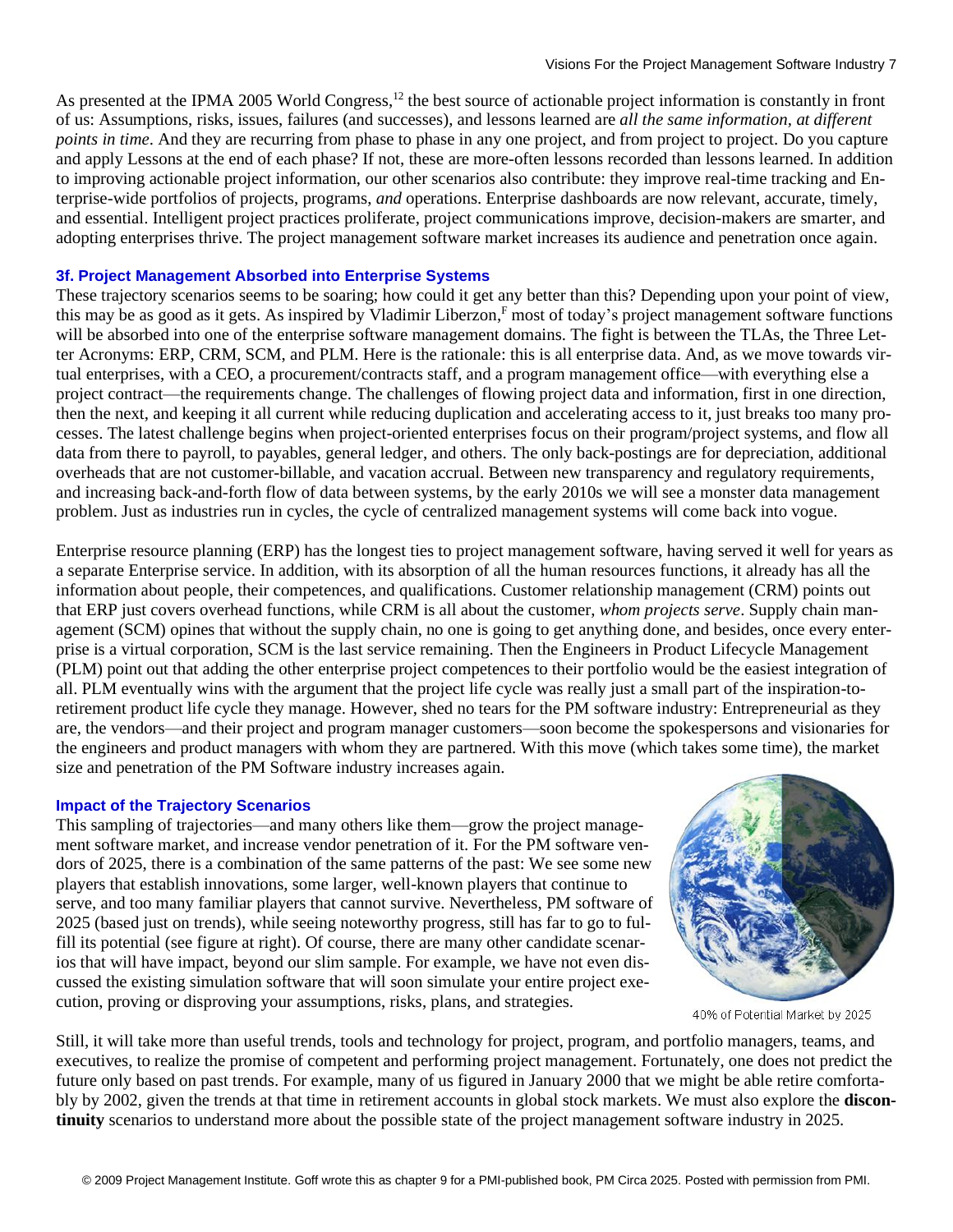## **D. Discontinuity Scenarios Transform the Industry**

Kurzweil's *Age of Spiritual Machines*<sup>13</sup> inspired some of the content in this section. This section has two parts: *Near-term scenarios* that reflect the first half of the period between this writing and 2025, and the *longer-term scenarios* that reflect through 2025 and beyond. And where Rogers' innovation curve was an important visual for understanding the project management software market for the trajectory scenarios, something a bit different is essential for the discontinuity scenarios. We refer you to *Crossing the Chasm*, <sup>14</sup> where Geoffrey A. Moore adapted Rogers' innovation curve to illustrate the unique difficulties of organizations in adapting to discontinuities. The challenges of discontinuities are multiple. They come out of nowhere. When they work, their impact can be game-changing, both for those who adopt them, and those who avoid them. And the majority of discontinuities fail; we all remember those attempted by others, and conveniently forget those we tried that failed. In this section we introduce the *Disrupt-O-Meter* to summarize the impact of these discontinuity scenarios, based on feasibility, cost-effectiveness, and disruptiveness.

#### **1. Near-term Discontinuity Scenarios**

Scenarios in this *near-term* group may be only partly outrageous. Most discontinuities *are* outrageous, you know. These may occur in the period between our publication date and 2017; they have their roots in accomplishments *outside* the project management software industry over the last 20+ years. Although coming from outside, they will have impact by helping to resolve two problems facing project management software vendors. To grow their market, they must:

- 1. Increase the functions to increase penetration in their market, while also increasing ease-of-use.
- 2. Increase the market size, by broadening the audience from project specialist tools to general population tools.

The gains for PM vendors from the project management software trajectory scenarios, as described in the previous section, are often only incremental. At the same time, the benefits for the innovators and early adopters are significant. The discontinuity scenarios offer both greater risk and greater reward for both groups—if they succeed. Those that do will have profound impact on the market, and upon the success of organizations managing projects. But here is a warning: even these near-term discontinuities may be disconcerting for those who have difficulty letting their imagination soar.

#### **1a. Near-Term Scenario: Gloria Gery's Electronic Performance Support Systems**

In 1991, Gloria Gery published her book, *Electronic Performance Support Systems*, <sup>15</sup> based in part on her experiences in helping a major insurance company improve the efficiency and effectiveness of staff performance. Moving far beyond classroom training, her approaches dealt with the fact that most true learning and skill-building occurs on the job, not in the classroom. Her concept, which forms the foundation for today's performance management, was to provide just-in-time coaching, examples, or tutorials for knowledge workers. Perhaps her work inspired Microsoft's Clippy, that paperclip that kept pestering you until you figured out how to turn it off. But that is all background information. Let's extrapolate Ms. Gery's concepts forward to a possible future. Do you have your imagination circuits triggered and ready?

Monday morning when you get to work (your home office, time-shared cubical at headquarters, or your favorite wireless coffee shop) your PCD (personal communications device, introduced earlier) presents you with a prioritized list of your actions for today, the week, and the next month. You review, modify, and approve the list, then start your first activity. Your PCD has multiple ways for you to interact: digital paper that displays and records your updates (for interactive work), a personal viewer that attaches to your glasses or earphone and displays the equivalent of a 30-inch monitor. Or a small projector pops out of your PCD and can project an up-to 8-foot display on the wall (it only runs 4 hours on a charge without the solar panel). Based on a combination of Ms. Gery's efforts and your enterprise knowledgebase, an "Intelligence Agent" (IntellAgent) layer between your hardware and your operating system assures that your every action is monitored, coached, critiqued, improved, and researched on the web for citations or disagreements with your theme. When you encounter an obstacle, your IntellAgent records what information or inspirations you need, and goes out in search of

them. When you are awaiting information or approvals from others, your IntellAgent interacts with theirs to deliver what you need to complete your efforts. And because project work relies so much on research and innovation, your IntellAgent doubles your results in half the time. Feasible? *Absolutely!* Cost-Effective? *Definitely!* Disruptive? *Definitely!* 

# 100 100 100 **Feasibil. Cost-Effect. Disrupt.**

**Disrupt-O-Meter**

#### **1b. Near-Term Scenario: Bonnie O'Neil's Rule-Based Databases**

In the early 1990s Bonnie O'Neil, a database consultant, was inspired to establish the first real innovation in databases since Codd's relational revolution: Rule-based databases. Ms. O'Neil worked with a group of database luminaries, together with database vendors, to establish a new standard for the use of databases with business rules.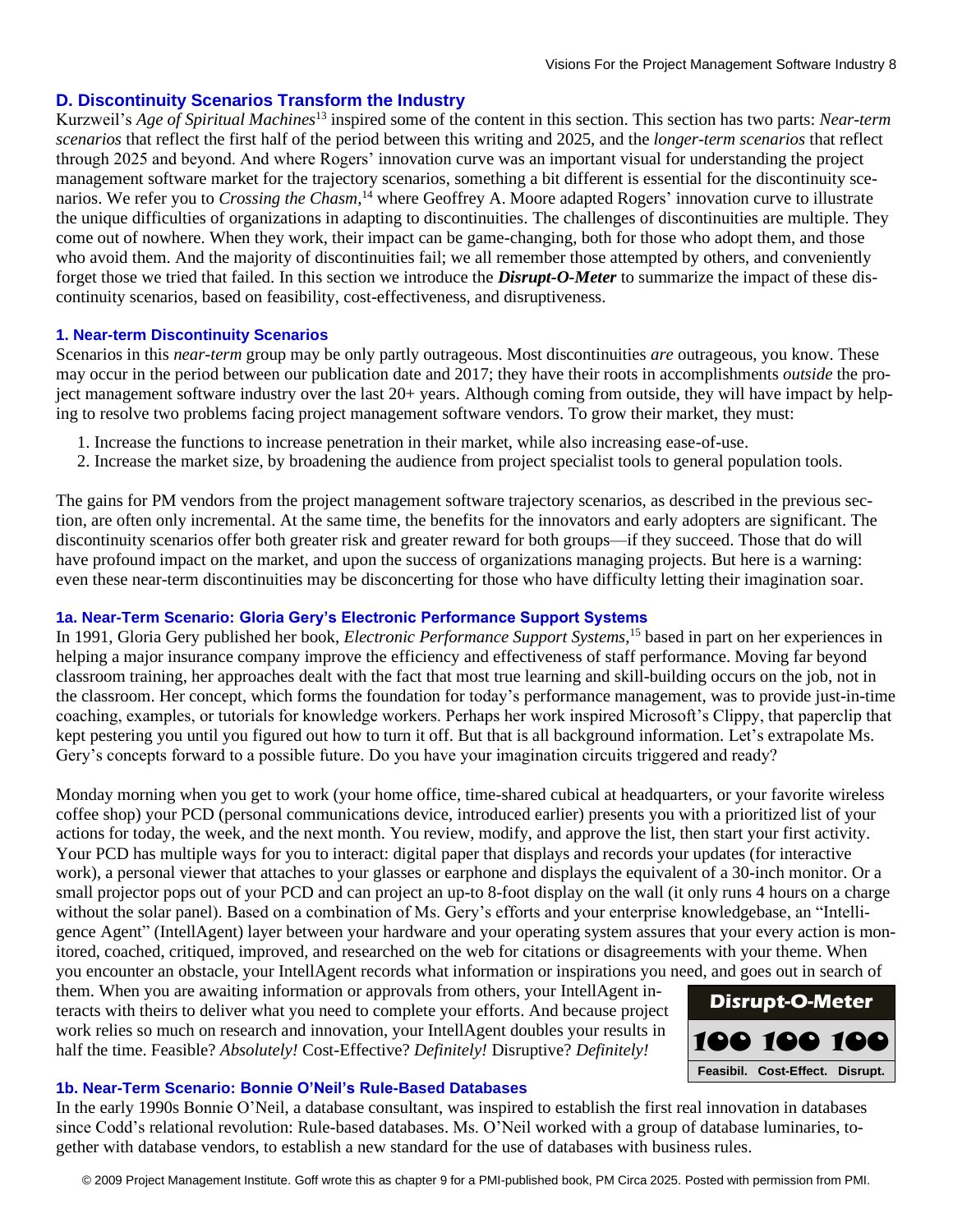This idea, with the resulting standard, eased the implementation of data warehouses and the potential for data conversions, as well as solving the information management challenge of the preceding 30 years: *"Separate the business rules from the logic, and make them accessible to the customer."* And what does this have to do with the PM software industry? It established the foundation for a transformation in the way Enterprises collect, manage, use, reuse, and store project information—after all, the most valuable project information, in most cases, is a series of if—then statements: *business rules*.

This particular discontinuity scenario began with Hedge Funds using business rules with neural networks (self-learning networks of computers working concurrently to solve wicked problems) to game the U.S. stock market, often by selling short in derivatives. This discontinuity next proceeded to the project world. As mentioned in the trajectory scenarios, most project decision-making is based primarily on information, with supporting data. Much of that information is recurring risks/issues/failures (and successes) and lessons learned. The final link: Those can all be expressed as business rules in your business rules enterprise engine, a massively parallel neural net workstation. A simple example: *If* there is a freeze in Florida in March, *then* the cost of orange juice will go up by 25% in June. Add a consequences engine, and you no longer need a Monte Carlo simulation module to model 1,000 instances of a risk/threat, you can merely search your active pro-

ject histories. Need to bid a project? Add your project attributes to your selected competitive strategy (Win on price, win on prior performance, or win on business development relationships). Your workstation will prepare your bid as specified in the request for proposal, then coach you through the project delivery when you win the contract. Feasible? *Probably!* Cost-effective? *Probably!* Disruptive? *Definitely! Thanks Bonnie!*

#### **1c. Near-Term Scenario: Collaboration Impacts From Virtual Project Worlds**

This discontinuity scenario also has its roots in the past. You may recall the adventure games from the early 1980s. The idea was to navigate a virtual environment (using up/down/left/right arrow keys), overcome challenges or puzzles, and find the gold. Primitive, but engaging, they were. Today's manifestation consists of virtual communities where you immerse in three-dimensions and engage in interaction and discovery. Second Life is our favorite as of this writing, although it is only one example, and others will arise. How does this scenario affect PM software? We'll tell you in a bit, after we complete our transaction for a new wardrobe for our avatar: we did not like the corporate-issued version. OK, follow closely: Every project is virtual, because the product does not yet exist. It is a vision, ideally held by an enterprise executive who will serve as project sponsor or champion. The project manager works with that sponsor to flesh out the vision in a simple project charter, then create a likely team. That team further fleshes out the vision with business objectives, preliminary scope, approach, effort, needed talent, cost and duration estimates, and a next phase or next stage plan. Your executive group funds and approves the effort—and it is still all in your imagination!

This entire set of transactions could take place between avatars in any of the virtual world tools. The advantages include eliminated travel time to distant locations. Technology limitations, such as sharing a document at a face-to-face meeting, are already being solved through GoogleDocs, Microsoft's Sharepoint Server, or other online community tools. And while research at Purdue University and other places has shown how your avatar can respond to all your body movements using sensors in your clothing, other research determines participant mood and satisfaction with meeting proceedings by "watching" facial expressions and eye movements. The finishing touch: those personal viewers mentioned earlier are su-

perseded by a multi-sensory (even smell is transmitted, because *you can smell fear*) threedimensional holographic environment in which you and your project team plan, execute and close out even your most complex projects—at least those that produce soft products. You will still have to be "onsite" for the hard-product periods to pave a road, build a skyscraper, or run clinical trials. At least for the last half; and at least for now. Feasible? *Definitely!* Cost-effective? *Definitely!* Disruptive? *Absolutely!*

#### **1d. Near-Term Scenarios: Changing Requirements from Governments**

The scenarios presented so far benefitted the innovators and early adopters. But looming is *Son of SarbOx*, the next round of government regulation. Expensive, stringent and ineffective regulations enacted by the United States and other nations to deter corrupt enterprises are relaxed to increase productivity and revive struggling world economies after the 2008 crash. Then, a new wave of re-regulation strikes. Its basis is the need for greater enterprise transparency, coupled with legislative and voter anger over perceived excess pay and profits in some industries, plus the necessity for struggling governments to replace taxes lost by economies in chaos. This new legislation enacts regulations and taxes that cause a new extrallization in all enterprises. Even not-for-profit organizations having revenues above a reating level are in the all enterprises.<br>
The will still have to be "onsite" for the hard-product periods to pave a road, build



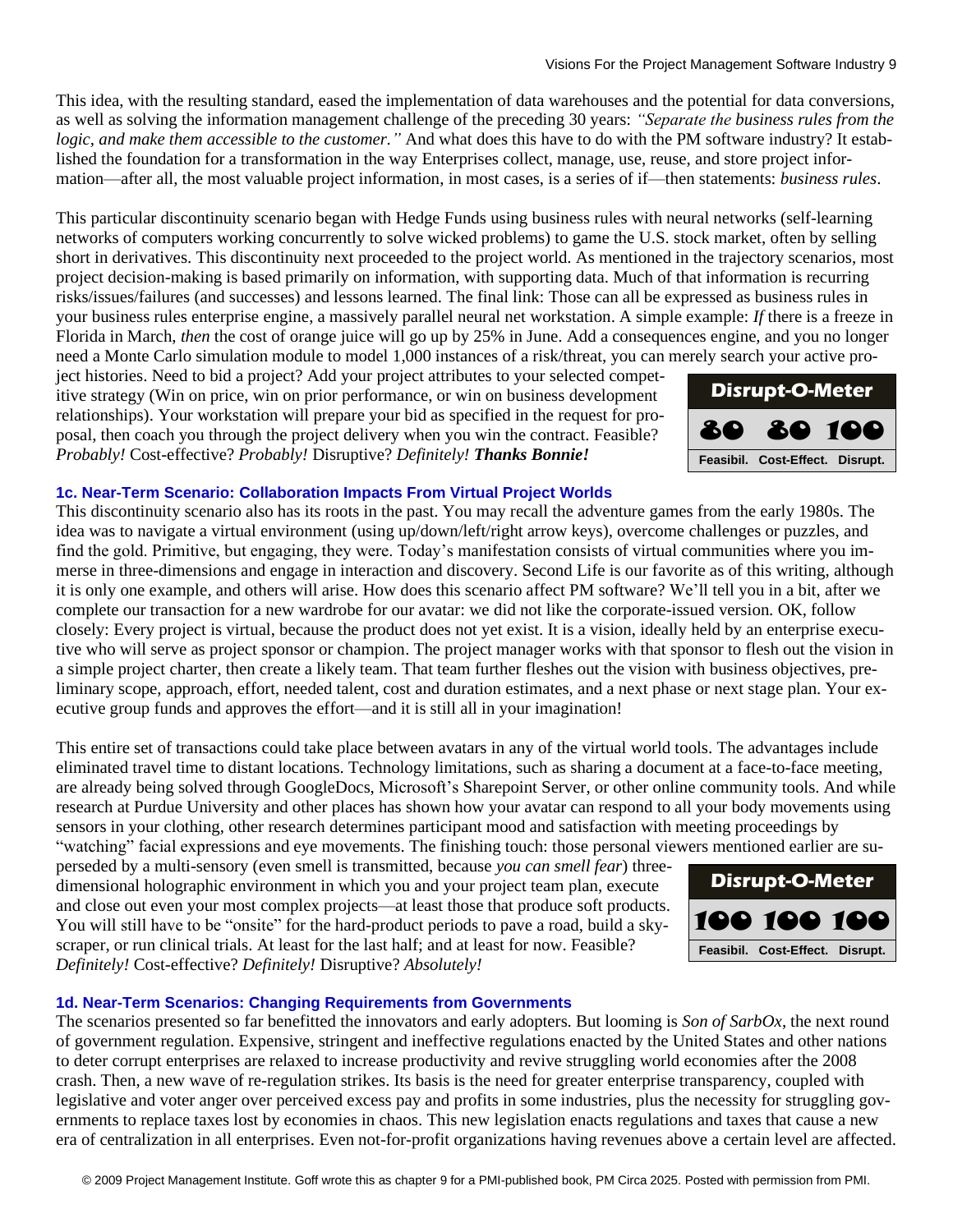Draconian information monitoring and reporting requirements stifle any enterprise activity that contains unmanaged risk, or poor transparency, or both. Projects in many enterprises are curtailed or eliminated, causing those enterprises to degrade services or fail. Of course, enterprises that intelligently and consistently apply our Ten PM functions continue unscathed. Moreover, the PM consultancies that specialize in developing organizational PM performance competence cannot fulfill all the demands for their services, as interest in their specialties soars.

The affected enterprises' trauma only lasts four years, but in that time entire industries are gutted. First-world countries become third-world. Resource-rich and agricultural economies thrive (nations in Africa send food and economic aid to the US), but most of the services, knowledge and financial industries take years to recover—and the gap between savvy pro-

ject oriented enterprises and those that are not continues to grow. Governments on all continents gently nurse their struggling economies back to health, eliminating corporate and capital gains taxes, and establishing worldwide flat taxes. Out of the chaos, Phoenixlike, a new world economy gradually emerges, even stronger than former ones at their peak: This is the 2017 new project intelligence economy—in more ways than one. Feasible? *Absolutely!* Cost-effective? *No way!* Disruptive? *Absolutely!*

#### **2. Longer-Term Discontinuity Scenarios**

Now we move from the short-term scenarios to longer-term ones; our samples are few, compared to the potential for many more discontinuities. Again, two threads are consistent: increasing support for project management functions in existing markets, and growing the market. As we move closer to a project-oriented culture, the latter will have the greatest impact.

#### **2a. Longer-Term Scenarios: IntellAgent-Facilitated Meetings Improve Effectiveness**

Do you spend a significant amount of time in meetings? Is that your most productive time? Whether it is a cross-functional managers' meeting, a staff meeting, a project team meeting, or a facilitated project kick-off meeting, too many meetings today waste your time. Worse, they are not the type of event that generates stakeholder passion for more such meetings. Despite John Cleese's identification of the problem *and* the solution over 30 years ago in his popular video, Meetings, Bloody Meetings,<sup>16</sup> today's meetings are worse, not better. Many enterprises could save massive amounts of money and make huge productivity improvements just by making their meetings more effective.

Imagine a time when your personal communication device's IntellAgent could prepare you for all your meetings, coach you through your key talking points, and help you complete the needed follow-up. Voice recognition captures and categorizes all comments. Using recorded knowledge and processes, your IntellAgent learns how to improve your processes,

interactions, and the results of each session. It adds new topic processes as meetings evolve them. Need a SWOT (strengths, weaknesses, opportunities, threats) analysis? Your Intell-Agent does a better job than you can to guide the process. This capability exists today, but does not reach critical mass until longer-term because of participant concerns about their power being eroded. Feasible? *Eventually!* Cost-effective? *Definitely!* Disruptive? *Yes!*

#### **2b. Longer-Term Scenarios: Plug and Play Project Plans**

The concept of reuse took longer than expected to achieve adoption, due to its nemesis, the *Not Invented Here* syndrome. PM software leaders, reinforced by project intelligence brokers, institutionalize the profitable exchange of vital project information, processes, and metrics. One obvious business driver is the interest of brokers who profit from bringing buyers and sellers together. Another unexpected (for some) driver is the emergence of PM competence (or capability) as the new taxonomy for project management, rather than focusing only upon knowledge. The roots of this scenario go back many years: PMI published the *Project Manager Competence Development Framework*—Second Edition, in 2007. Before that, the IPMA Individual Competence Baseline for Project Management (1996, 2003, 2014) introduced, then popularized the demand for performance-competence in project management practices, building upon PM knowledge documents. your Intellagent the strengthing competition of the new competition funitinating competition. The new work of the new competition interaction of the new competition interaction of the new competition of the new competitio

The consequence: No more reinventing the wheel. If it has been done before, you can license, from a shared library, a reusable, tailorable PM Plan, you can adapt it for your current project's attributes, link it to enterprise strategies, and see the majority of the risks you will encounter (threats *and* opportunities). All of this is tuned for your project by (once again)



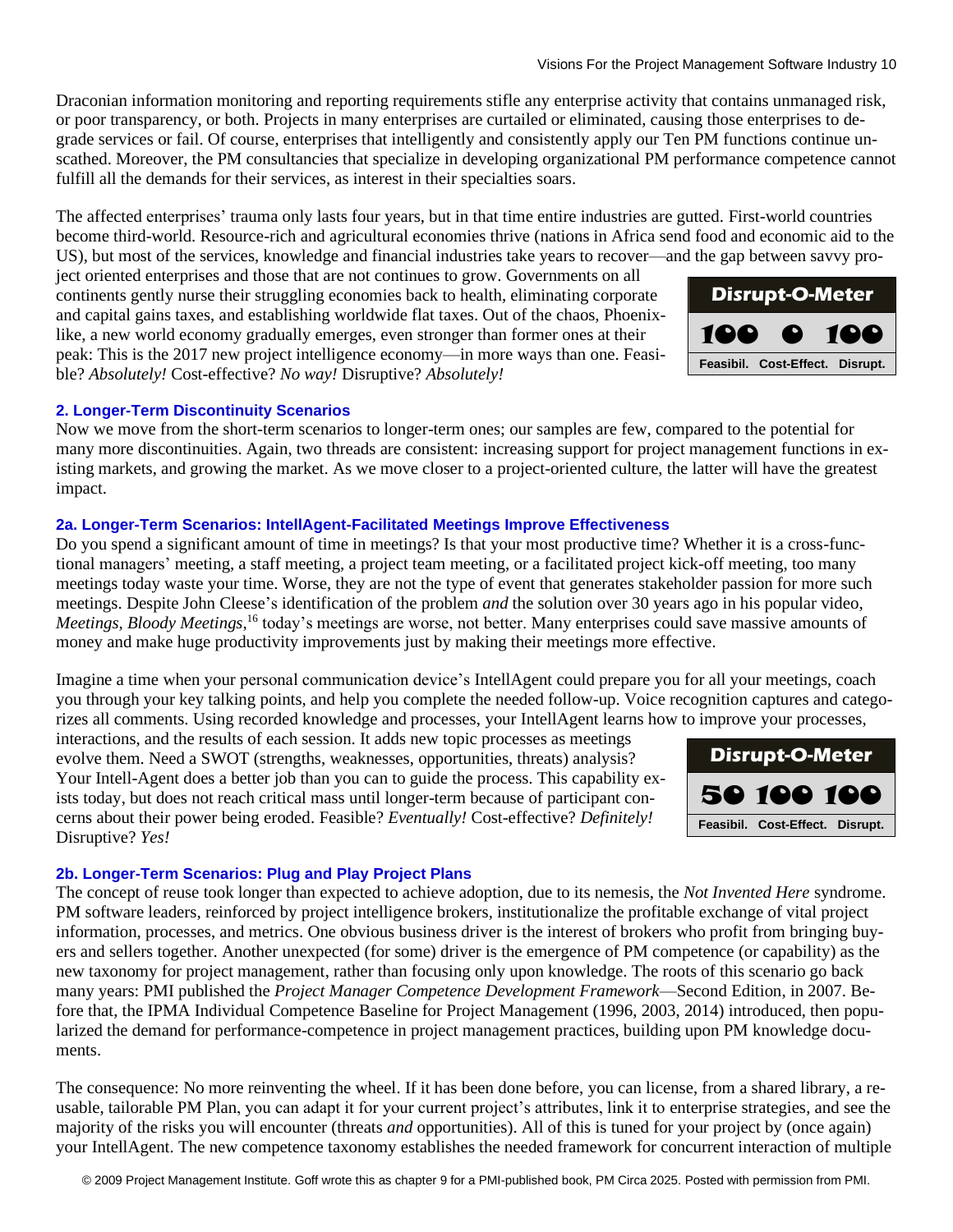elements, allowing modeling and simulation of project scenarios as a dynamic way to plan, monitor and control projects.

Leveraging other scenarios in this chapter, alerts "pop up" with possible paths, and consequences of actions taken. Project managers, project management office consultants, and executives spend more time evaluating consequences of action (or inaction) and less time trying to sort out data. Feasible? *Yes!* Cost-effective? *Definitely!* Disruptive? *Yes!*

## **2c. Longer-Term Scenarios: Socket To Me and the Wisdom Tooth**

Our last disruptive scenario (we have many more) is longer term, but is just a small step beyond the preceding ones. By 2020 or so, Kurzweil<sup>13</sup> predicts that computers will catch and exceed humans in processing power. Coupled with massive storage and the ability to tap larger networks when needed, this new technology leverages our earlier scenarios to reach new markets. The first innovation is the *Socket to Me* chip. Capable of storing the knowledge, business rules and project intelligence of more than 1,000 project experts, the chip is powerful, yet very small. Now the differentiator between enterprises and between PM practitioners is not their years of training and knowledge, but their ability to harness, reuse and apply the encapsulated intelligence of others. Of course, the prior steps of learning to capture and use project intelligence, plus the PM competence taxonomies and the use of tagging for easy reference, were prerequisites to this advancement.

The chip is located in a socket surgically implanted near the base of your spine (a freeway to the brain), and runs off body electricity; chips can be swapped into the socket, based on the nature of the work you perform. There is only one known disadvantage: it depends on your willingness and ability to be a life-long learner. Two successive releases appear, and

further miniaturization and need for speed prompts a new location for the chip: The distance from the base of the spine is now the greatest barrier to performance. The third generation, a much faster, much smaller chip, called the *Wisdom Tooth*, is implanted in the open spots in your upper jaw—and has direct access to the brain. But the disruption is not as far-reaching as imagined. As observed by guest expert Ludo Hauduc,<sup>D</sup> knowledge alone does not accomplish all the needed results: *"Everyone knows the notes, but there is* 

*only one Mozart.*" Religious experts are concerned about the societal impact, amid fears that we are trying to become godlike. Those concerns are quelled when people who were active in the movements of the 1970s observe that we have finally figured out how to *tap our cosmic consciousness*. Feasible? *Perhaps!* Cost-effective? *Maybe!* Disruptive? *Yes!*

## **3. Summary of the Discontinuity Scenarios**

It is difficult enough to predict the impact on market penetration and market size of any one of these discontinuity scenarios. To predict the compounded impact of any two or three (or more) would be impossible. Yet they all range from quite feasible to just perhaps so. Clearly, they will not only vastly grow the market for project management software, they will also demand higher levels of use of the functions the software delivers. They will require other changes, for those companies that survive. And because the market leaders *"are great people filled with great ideas"* (a quote from Joel Koppelman<sup>E</sup>), new business functions, and increased software support for them, will continue to increase the gap between the leaders and the laggards.

## **E. Implications of the Project Management Software Industry Scenarios**

Based on assertions made in this chapter, the reader might assume that the majority of today's enterprises are troglodytes—ancient, backward, slow-moving entities. On the contrary, those Enterprises that are not among the project management software early adopters have carefully chosen their market position. While they may have not yet made project management their differentiator, they are often the leaders in their marketplace (or government-space) *based on excellence in their ongoing business processes.* This excellence may come from combinations of procedure efficiency, customer focus, product or service selection, financial management brilliance, ability to attract and keep talent, or other factors.

Moreover, while project-oriented enterprise leadership and process-oriented excellence are not mutually exclusive, enterprise managers and leaders must manage each work type completely differently. For example, *"Starve the process"* is a typical approach in a process-oriented enterprise. They use statistical control to track the process quality and only intervene—adding needed resources or funding—when the defect rate exceeds bounds. In a project-oriented enterprise, you must *"Feed the project."* If you instead starve the project of needed funding or resources, you delay delivery, hamper needed scope and quality, and significantly delay or eliminate benefit realization. *This is a completely different mentality,*







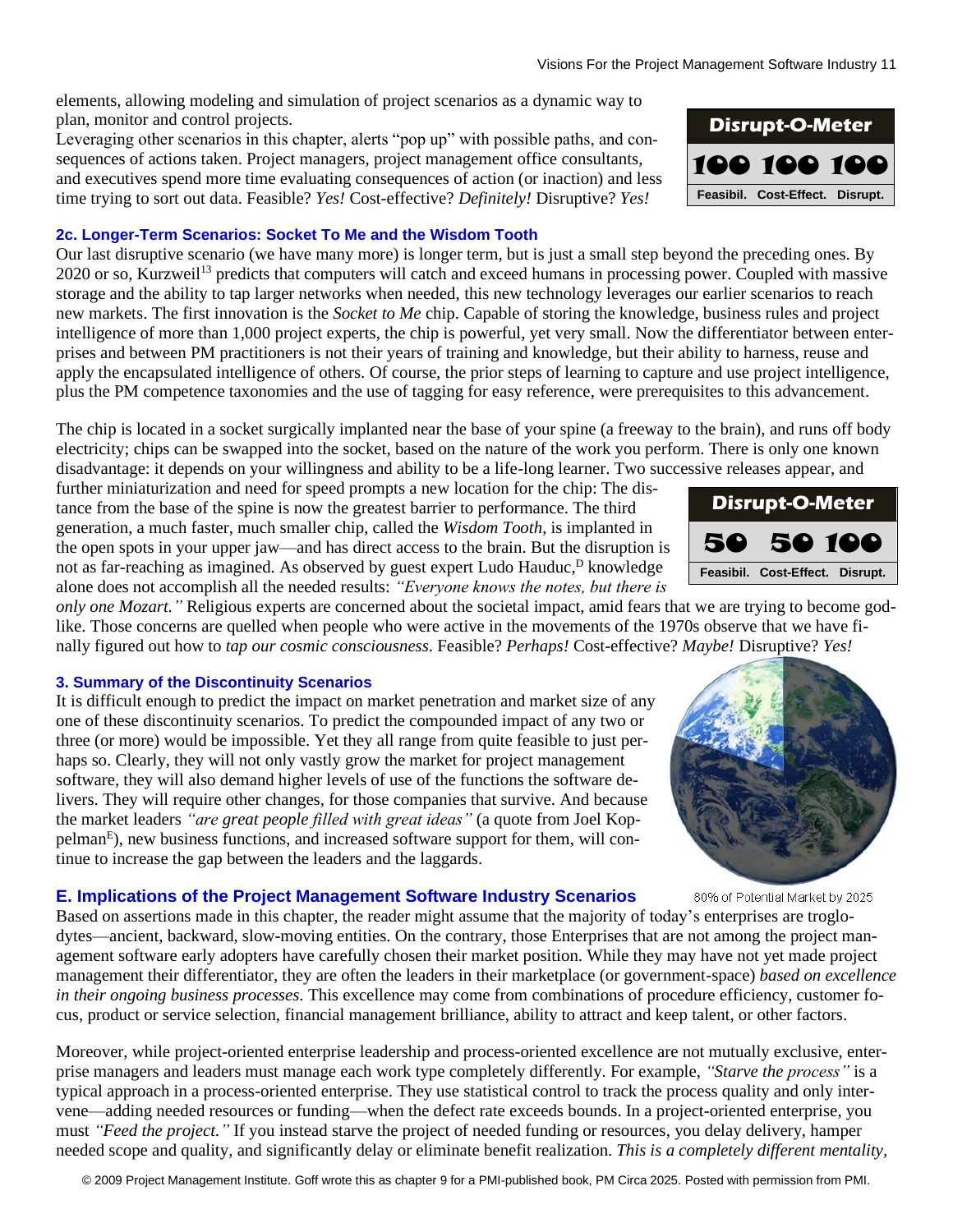and a different method of managing and operating. The integration of a project portfolio with financials, operations, and all other enterprise aspects, is a huge first step in bringing together both sets of strengths, while balancing them all. *Implications For Project Management Software Vendors.* Many project management software vendors have burst onto the scene with novel ideas. Next, they either established their niche, got absorbed by larger enterprises, or died out. As the project management software market broadens and deepens, we see a coming flood of great new ideas and players, just as we saw in the roaring 1980s. At the same time, consultancies also thrive, in part just because of the talent needed for the massive growth in market size. Of course, both vendors and consultancies must show their differentiating competences.

*Implications For The Practice of Project Management*. Project management practice has changed from the 1970s, when the majority of projects had full-time, experienced project managers. By the mid-1980s, PM was often an added "sparetime" assignment for roles ranging from business analysts, to developers, to engineers. It was expected to take no time (if it did, it was treated as overhead), and no training or experience. Except, of course, in the leading enterprises, where project management was often a step up the ladder, on the way to higher management positions. With the emphasis on PM competence beginning in the 1990s, championed by nations (Australia, New Zealand, and South Africa) and professional organizations (International Project Management Association), managers in smarter enterprises realized that trained, experienced, competent and high-performing practitioners were the key to their project and program success.

And, the training and experience was not limited to the easy-to-test technical areas of project management. Instead, savvy leaders focused on the harder-to-learn parts of the discipline that contributed most to project and program success: Interpersonal and Leadership skills, and Organizational Context and Strategic Linkage. They built the foundation for the transformation of the practice of project management in the 2000s, resulting, for a few, in huge increases in project success over the next 20 years. Still, as identified by guest expert Ludo Hauduc,<sup>D</sup> both practitioners and their enterprises will need to change old habits (specifically around reuse and improving collaboration effectiveness) to maximize those increases.

*Implications For Executive Transformation*. The greatest project management challenge for many executives is to get timely, actionable project information. Over the last 20 years, enterprise executives have been increasingly frustrated by the lack of visibility into an increasing proportion of their enterprise portfolio, that of projects. Many have responded by inserting more layers of middle managers between them and "the problem." As described in *Lets Cure the Dumbing-*Down of Project Management,<sup>17</sup> changes occurring today will improve visibility, especially into leading (rather than lagging) indicators of project success. Couple that with the integration of projects and programs, operations, and financial capital management in one true enterprise portfolio (with better plans and honest status tracking). Add the prediction by guest expert Dr. Kraft Bell<sup>A</sup> that the software will present the needed information tailored in the style, format, and level of detail needed by each individual executive: They can thus achieve piercingly clear vision into all of their domain, enabling better decisions, faster. But with others, the damage has been done; as predicted by our expert, Ron Brown,<sup>B</sup> many frustrated executives will retire before the needed and actionable information—and delivery systems—are available.

*Implications For Organizational Change Management*. It is not just project practitioners and executive managers who will see change. Entire organizations will change their structures, their strategies, their prioritization processes, and their reward systems. As the practice of project management becomes the universal core management discipline, the enterprise learns to manage change as well as it manages the status quo today. You know, competent project managers have always been *Change Agents*, and Organizational Change is the most demanding. De-Taylorizing<sup>18</sup> the enterprise reverses the deskilling of "assembly-line" process workers, in the factory, the field, and the office. We will broaden the skill, experience, discretion and rewards for talent, and accelerate the flow of actionable information. The enterprise collaborative network blows away the rigid inflexible, information-thwarting power-seeking old hierarchy. The nearly-trite call of the 1970s, "Information Is Power" is reborn and partnered with "Competence Leads Success." Those who demonstrate competence have the power to apply it. Those who do not, have the option of gaining it—or to retire. It costs the enterprise less to pay them to leave, than to keep them on. Energized talent soars in an environment wealthy with collaborative project success.

*Implications For Societal Impact*. As mastery of project management and its related practices begins by age seven (or when students begin working in teams), project management becomes, not a separate profession, but a core competence for all disciplines. Its value-add is clearly perceived by all who desire beneficial change. Clear understanding of the need for scalability allows adaptation or tailoring and combination of different methods or emphasis for projects of varying size or complexity. Highly complex projects or programs, such as major disaster recovery, use appropriate project management approaches, thus accelerating rescue of those affected, and recovery from negative economic impact. As basic knowledge, experience, and wisdom become commodities, *innovation, interpersonal skills and communication*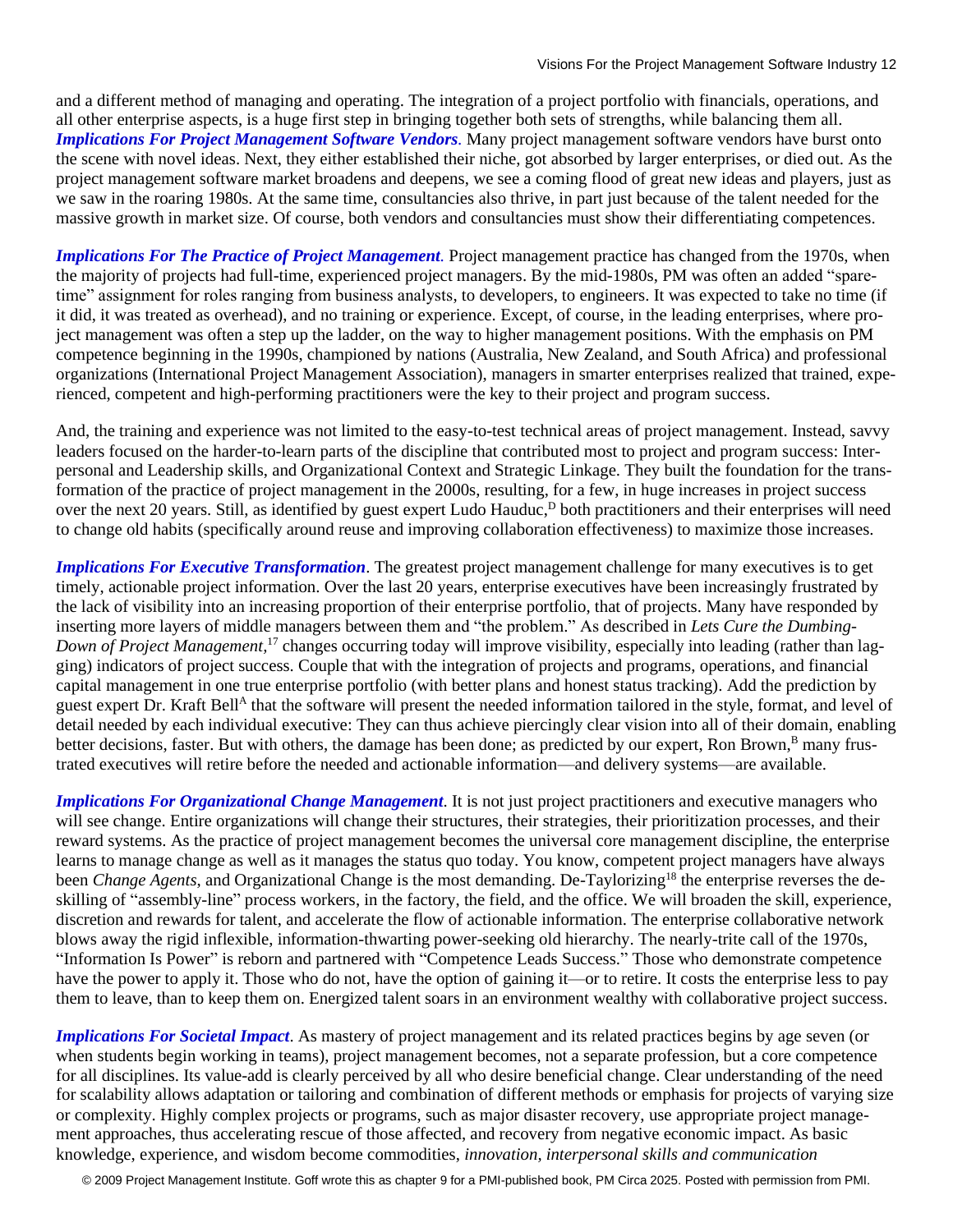*effectiveness* become the differentiator between nations, industries, and individuals. And what is the role of the project management software industry in all this change? Merely the catalyst, available for the ready reagents of the willing enterprises.

## **F. To Summarize the Project Management Software Industry Visions of 2025**

We have identified a wide range of scenarios for a possible future of project management. Clearly, the software industry will evolve and innovate. **Will you?** To do so, thus gaining your needed career transforming take-aways from the predictions in this chapter, we suggest the following actions:

- Move beyond the easy-to-master technical aspects of project management, and focus more on the factors that are 90% responsible for project and program success: The Behavioral/Leadership skills, and Business Context savvy. After all, if all the knowledge you need to succeed can be leased on a chip, your personal style and savvy is your only advantage.
- Focus upon *information* in planning and managing a project; share the right information in a timely way that accelerates managers' decision-making; communicate also the data that shows the amplitude of importance for each decision.
- Share and re-use forward-looking project information, rather than merely focusing on easy to track, but hindsight-oriented data. Seek opportunities to truly learn from your own and others' lessons, rather than merely recording them.
- Focus too, on your communication skills: Improve your frequency and effectiveness with executives, managers, other key stakeholders, internal and external clients and customers, suppliers, and of course, project team members.
- Remember to pursue change in the right sequence: Policies, Roles & Responsibilities, Processes, and then Tools.

Your challenge is to adopt the practices, adapt the interpersonal skills, and continue to develop the PM Performance Competences you—your peers—and your enterprises—need, to thrive through 2025, and beyond.

## **G. Reference Information**

## *Chapter Contributors: Guest Talent Interviewees*

This chapter benefitted from the insights of our expert panel, listed in alphabetic sequence below, whom we convened and who participated to contribute their vision, insights and time. We cite their insights and "sound bites" with end note referenced as A-F in the text. We also blended into this chapter many of their opinions, predictions, concerns, and respect for the practice and practitioners of project management. We very much appreciate their comments and their perspective.

**<sup>A</sup>Dr. Kraft Bell** is a visionary, yet practical consultant on business strategy, IT alignment, project management, and cultural change. Dr. Bell was vice president and distinguished analyst for Gartner, as the resident expert on corporate strategy, the business value of IT, and a keynote speaker on enterprise change management at Gartner's portfolio, program, and project management conferences. Dr. Bell is valued by top IT, corporate, and government executives for actionable advice that insures viable business strategies, enterprise change, and issue resolution. Dr. Bell has spent 25 years working with executives and teams in medium and large-sized firms in the United States, Europe, and Japan on enterprise, project, process, and change management. He is now CEO and executive consultant for RKB Strategic Change Consulting, as well as vice chairman and chief change officer for a transformational start-up with an industry-changing, integrative solution that delivers the highest quality at lowest total usage cost.

**BRon Brown** speaks for visionary executives of enterprises that are customers of project management software vendors. Mr. Brown is a senior executive and consultant with extensive business and program management experience. He has served in the following industries: applications software; information technology; technical and systems software, internet software and services; and medical laboratories and research. He has worked for or completed engagements with Fortune 5000 companies, including HP, AT&T, Procter & Gamble; and Exxon. Mr. Brown's significant experience at the Executive and Enterprise level brings a unique mix of business perspective and program management experience to challenging technology-change initiatives. He is a certified Project Management Professional (PMP®) and is a member of PMI®, IPMA-USA, and CTEK. Ron has a MBA in information and operations management.

**<sup>C</sup>Edmund Dante** is president and CEO of Delta Group International (DGI), providers of the enterprise portfolio management tool Proconsul. Dante brings a history of project management software tools innovation to our chapter. Prior to establishing DGI, Mr. Dante founded Princeton Management Sciences, which developed and marketed Project Bridge in North America as well as in Europe with The Hoskyns Group, a major consulting group in London. Project Bridge was acquired in 1990 by Applied Business Technology, where Ed continued to evolve and promote the capabilities of the product, renamed Project Bridge Modeler. After Project Bridge, he developed The Enterprise Process Continuum (EPC).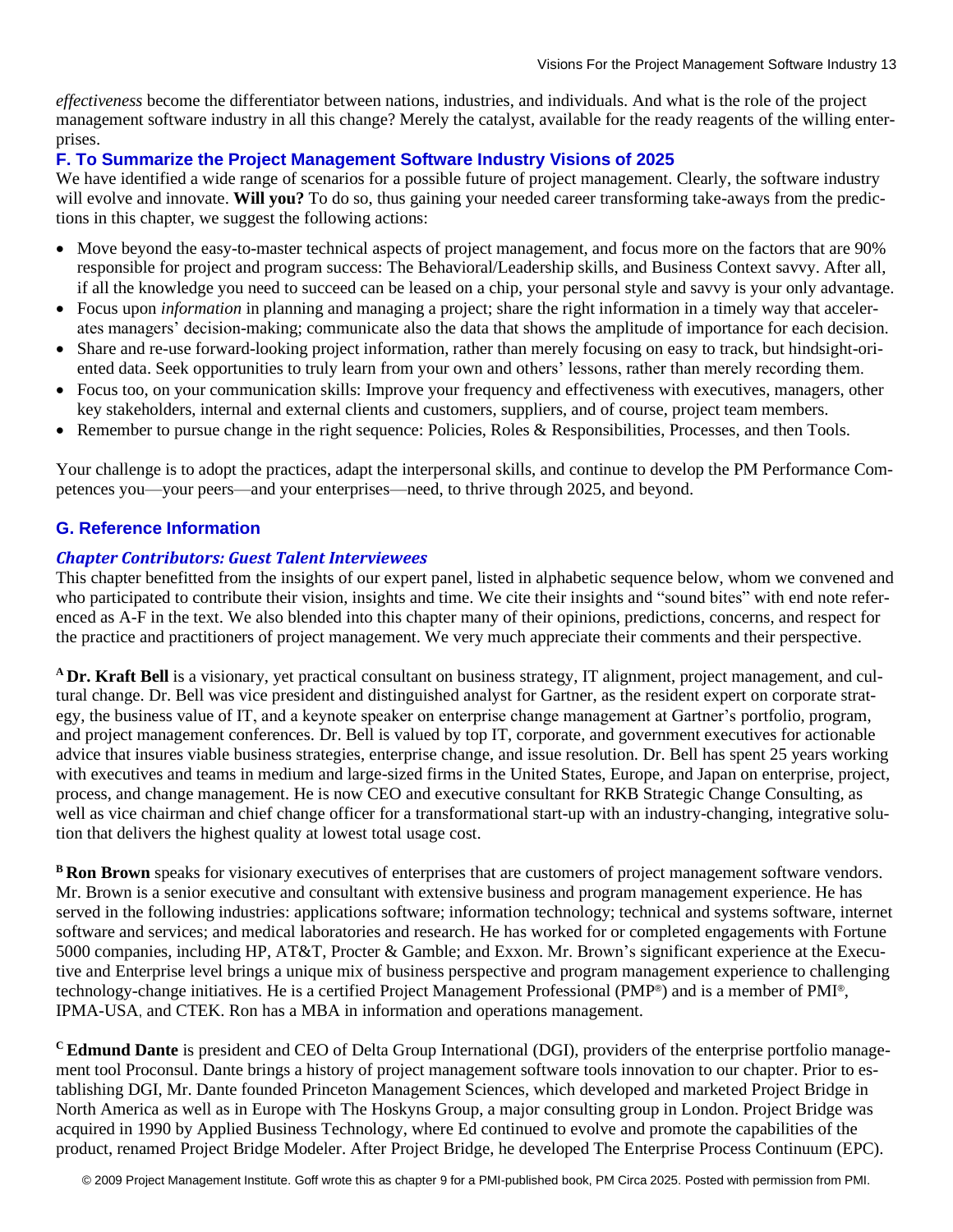EPC became the Platinum Process Continuum (PPC), which was acquired by Computer Associates in 1999. Mr. Dante's latest work-in-progress, Proconsul, extends his vision of the complete project and process portfolio management tool to include projects *and* operations in the portfolio.

**<sup>D</sup>Ludovic Hauduc,** general manager at Microsoft, is responsible for product development and strategic direction of the Microsoft Project Business Unit. Ludovic has been involved with the Microsoft Project team since 1994. Prior to this role, he led the development team for Project Professional/Standard, Project Server, and Project Portfolio Server. Mr. Hauduc holds a BS in computer science from ESIGELEC, an electrical engineering school based in France. His insights for this chapter that we especially appreciated focused on the sociological and enterprise changes needed to benefit from today's and tomorrow's project management software. He cited the need to change old habits, and recognize and reward those who do so. See Microsoft's enterprise project management solution website by starting at: office.microsoft.com/project.

**<sup>E</sup>Joel Koppelman** co-founded Primavera Systems in 1983 with the vision of creating project management software for the IBM PC and revolutionizing the way people plan and control projects. Now, after 25 years of consecutive growth and profitability, Primavera is now a Global Business Unit of Oracle, having been acquired in October 2008. The company is a leading provider of project, program, and portfolio management software in the world and its nearly 600 employees offer industry-specific solutions to customers in 85 countries. Mr. Koppelman co-authored the PMI best-selling book *Earned Value Project Management* with Quentin Fleming. Among his other activities is the funding, through the PMI Educational Foundation, of an unique project management approach for complex projects, such as disaster recovery. For current information, see Primavera.com. As this chapter went to press, Primavera was acquired by Oracle.

**<sup>F</sup>Vladimir Liberzon** is the architect of Spider Project. He has been involved in project management since 1975. He first developed project management software for mainframe computers in the USSR in 1978. Mr. Liberzon is a mathematician and developed many of Spider Project's algorithms. Today he is a well-known project management consultant and trainer and serves as vice president of the PMI Moscow, Russia Chapter. Spider Project was originally presented in 1993 at exhibitions in Russia and Germany. Even in 1993, it had many advanced features including skill scheduling, parametric estimation of activity durations, resource-constrained scheduling optimization, etc. Since then its development has been continuous and today it is powerful project portfolio management software with many unique functions. As of 2008 Spider Project is in use in 22 countries. See Spider Project at (English website version): www.spiderproject.ru/aboutus\_e.php.

## **H. About the Author**



formance.

**STACY A. GOFF,** *the PM Performance Coach*, has coached and inspired tens of thousands of project and program managers, and hundreds of organizations, on five continents, for over forty years. A Project Management practitioner since 1970 and consultant since 1982, he has also been a strong contributor to professional organizations such as IPMA<sup>®</sup> and PMI<sup>®</sup> since 1983.

He is a co-founder and past-president of IPMA-USA, and 2011-2014 Vice President of Marketing & Events for IPMA, the International Project Management Association. In September, 2015, he was named an IPMA Honorary Fellow.

Goff's interest in project competence and performance began with establishing a PM Competency Center for a nuclear power plant in the early 1980s. It continued with international engagements during the 1980s and 90s as he helped organizations assess and improve their project and program performance. Today, he coaches, speaks and performs keynote speeches at major project-related events. And, he continues to pursue his interest in individual, project team, organization, and national and international PM per-

Mr. Goff brings a results-oriented approach to Project Management coaching, consulting, and training. His insight for the needed PM Competences, and his delivery of effective training translate to improved project performance. In his working life, he combines his Project experience with sensitivity for the interpersonal skills areas—the human aspects of projects.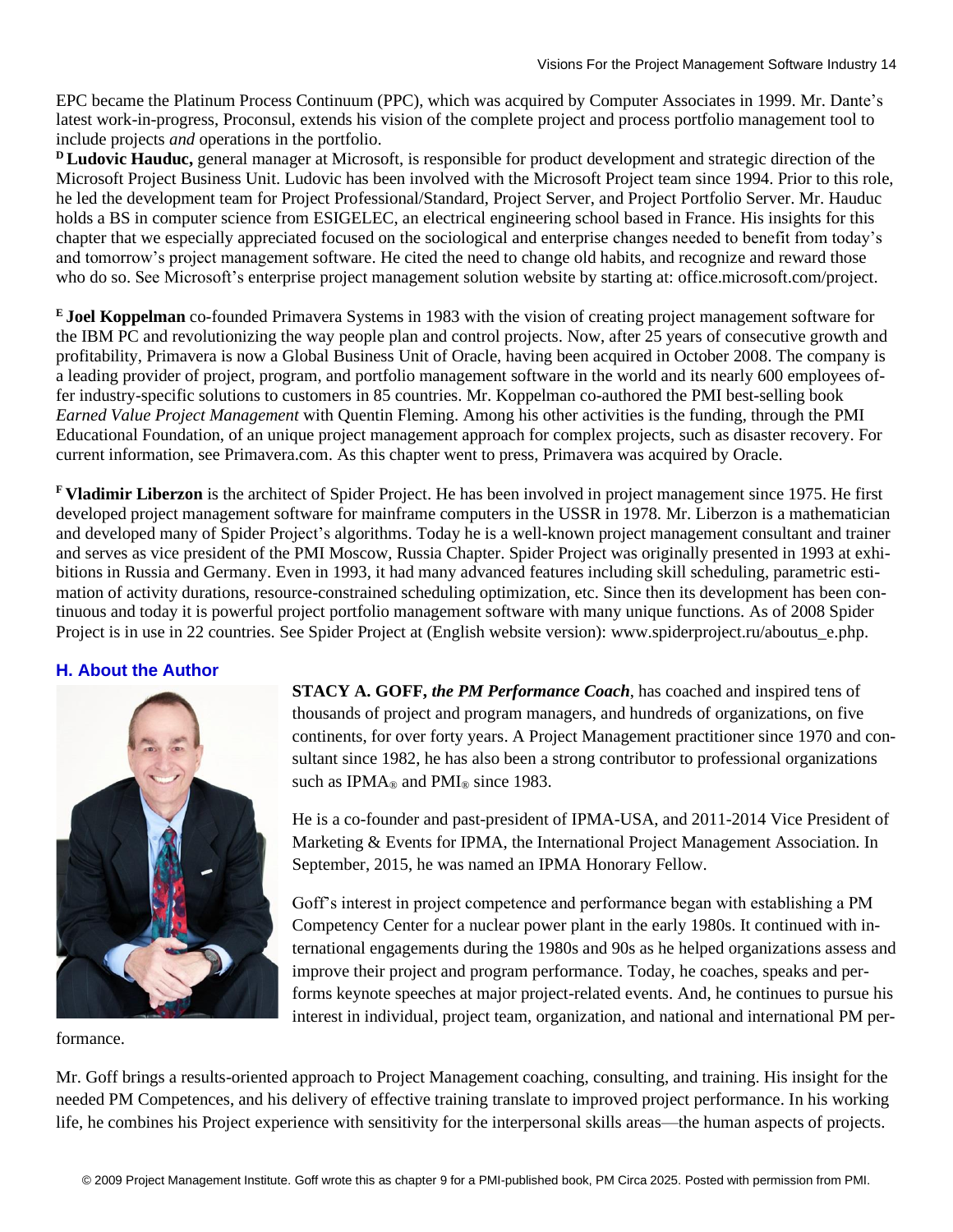In his papers, presentations, workshops or in consulting, he combines his project experience with strategic linkage for all projects and programs. His insights and experience have provided competitive advantage for his clients for over 40 years. His business result: measurably increased **PM Performance.** 

Contact Stacy at +1.719.488.3850, email: Stacy.Goff@gmail.com. His website is https://StacyGoff.com

## **I. About The Book**

This is one chapter of a book published by Project Management Institute in October 2009. The book, Project Management, Circa 2025, was edited by Dr. David Cleland and Dr. Bopaya Bidanda, with chapters from PM practitioners from all over the World. With PMI's support and encouragement, chapter authors speak at Congresses, Symposiums, and meetings, to help promote the book's ideas.

Chapter authors receive no proceeds from our efforts (aside from a copy of the book); we contributed our insights for the benefit of professionals and practitioners in Program and Project Management. As noted in the footer, we have permission from Project Management Institute to re-use and post our chapter.

Continue to End Notes